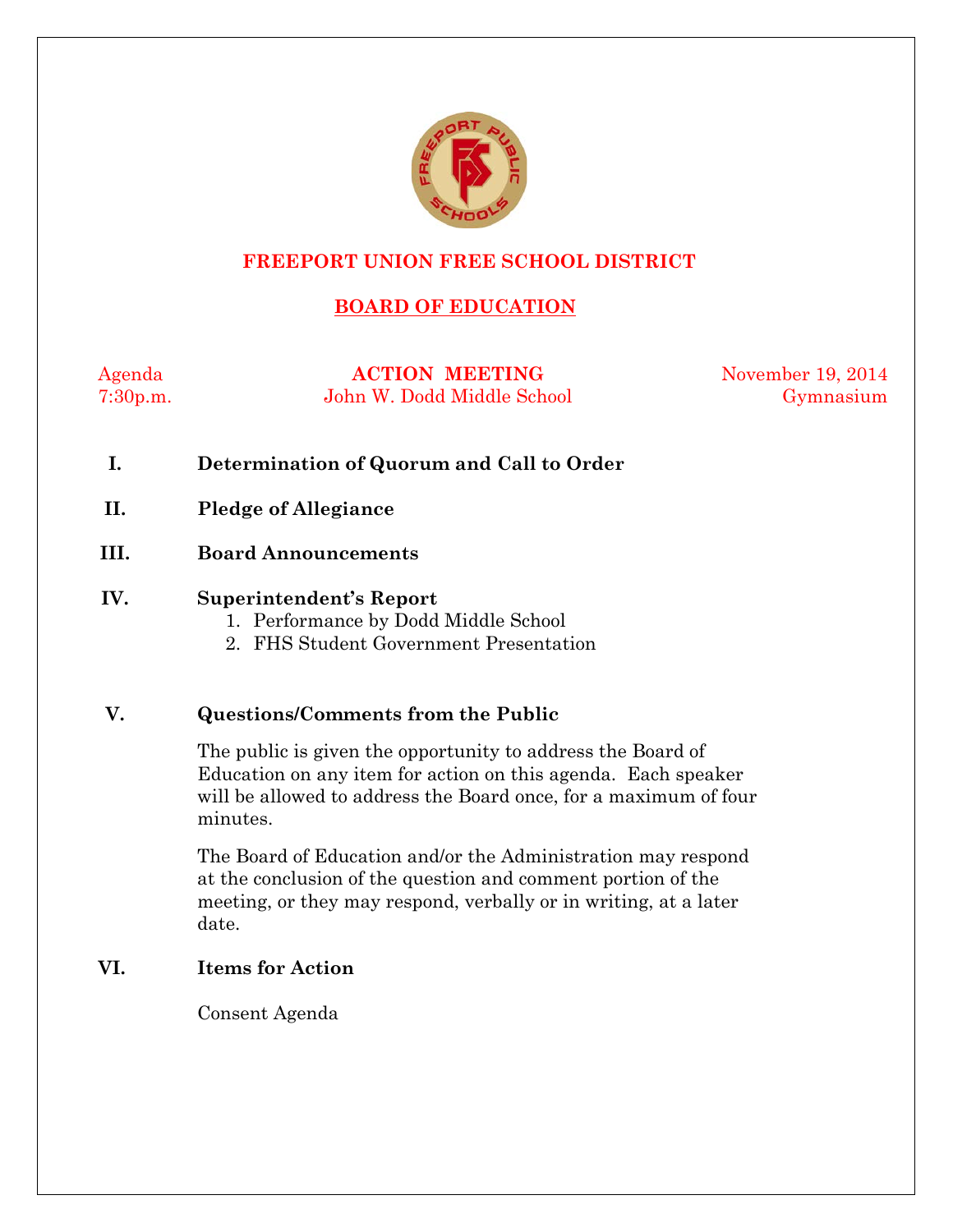#### **Consent Agenda Items:**

#### **BE IT RESOLVED that the Board of Education of the Freeport Union Free School District hereby approves the following items; A; B 1, 2, 3, 4, 5, 6; C 1.**

## **Consent Approve**

|       | A.             | Acceptance of the Minutes of the Board of Education                                                                                                                                                                                          | TAB <sub>1</sub>                                                                                                     |
|-------|----------------|----------------------------------------------------------------------------------------------------------------------------------------------------------------------------------------------------------------------------------------------|----------------------------------------------------------------------------------------------------------------------|
|       | <b>B.</b>      | <b>Personnel Actions</b><br>1. Leave of Absence<br>2. Change of Status<br>3. Resignation<br>4. Appointment of Staff-Probationary<br>5. Appointment of Additional Supervisory Staff<br>6. Appointment of Additional Intramural Coaching Staff | TAB <sub>2</sub><br>TAB <sub>3</sub><br>TAB <sub>4</sub><br>TAB <sub>5</sub><br>TAB <sub>6</sub><br>TAB <sub>7</sub> |
|       | C.             | Education<br>1. Acceptance of the Minutes from the Committees on<br>Special Education and Preschool Education                                                                                                                                | TAB <sub>8</sub>                                                                                                     |
| VII.  |                | <b>Other Items for Action</b>                                                                                                                                                                                                                |                                                                                                                      |
|       | $\mathbf{A}$ . | Personnel<br>1. Granting of Tenure<br>2. Retirement of Staff                                                                                                                                                                                 | TAB <sub>9</sub><br><b>TAB 10</b>                                                                                    |
|       | <b>B.</b>      | <b>Education</b><br>1. Approval of Consultants                                                                                                                                                                                               | <b>TAB 11</b>                                                                                                        |
|       | $\mathbf{C}$ . | Finance<br>1. Acceptance of a Short Term Disability Policy                                                                                                                                                                                   | <b>TAB 12</b>                                                                                                        |
|       | D.             | <b>Other Reports to the Board</b><br>1. FHS Extra Curricular Funds Report<br>2. Budget Transfer Report                                                                                                                                       | <b>TAB 13</b>                                                                                                        |
| VIII. |                | <b>Questions/Comments from the Public on Other Topics</b>                                                                                                                                                                                    |                                                                                                                      |

At this time, the public is given the opportunity to address the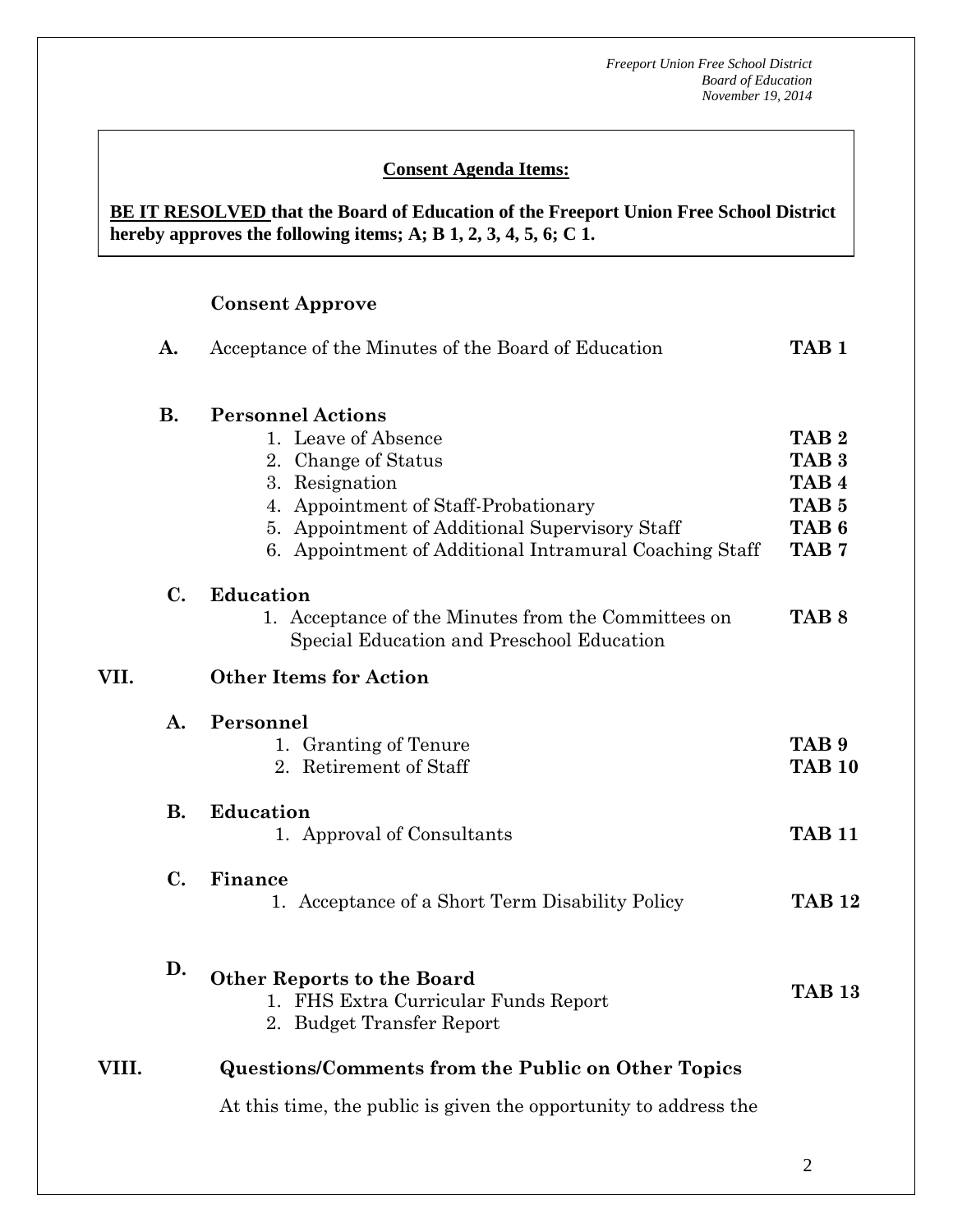Board of Education on any topic. Each speaker will be allowed to address the Board once, for a maximum of **four** minutes.

The Board of Education and/or the Administration may respond at the conclusion of the question and comment portion of the meeting, or they may respond, in writing, at a later date.

## **IX. Board Comments**

- **X. Superintendent Comments**
- **XI. Adjournment**

#### **XII. Next Meeting**

The next proposed meeting of the Board of Education will be held on December 3, 2014 at Caroline G. Atkinson School. All meetings begin at 7:30 p.m. unless otherwise noted.

Register to vote: Monday through Friday between 8:30 a.m. and 3:30 p.m. at the Administration Building, 235 N. Ocean Avenue.

**Visit our website at [www.freeportschools.org](http://www.freeportschools.org/)**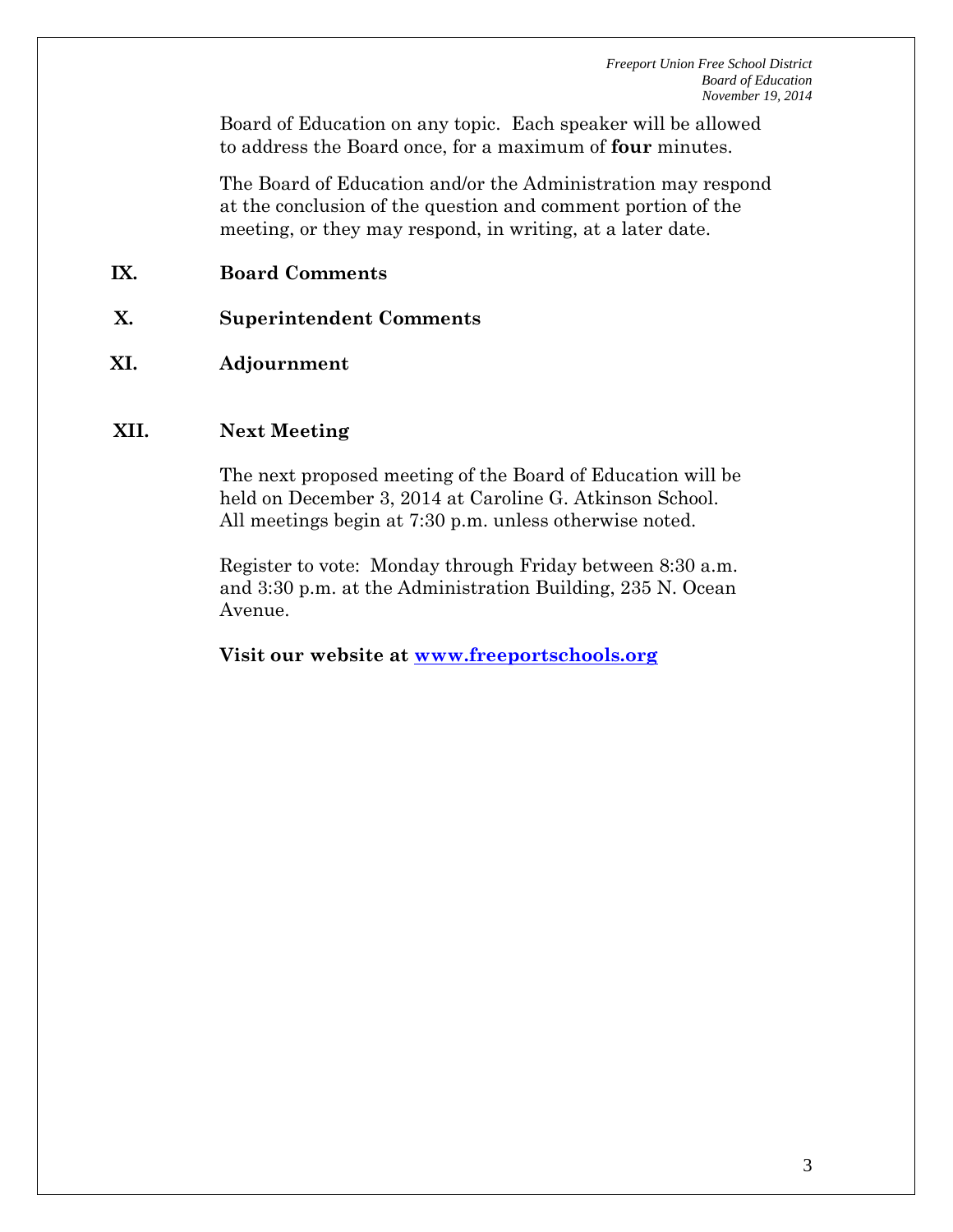# **Consent Agenda Items:**

**BE IT RESOLVED,** that the Board of Education of the Freeport Union Free School District hereby approves the following items; A; B 1, 2, 3, 4, 5, 6; C.

#### **BACK UP MATERIAL FOR CONSENT AGENDA ACTION ITEMS IN TABS 1-8**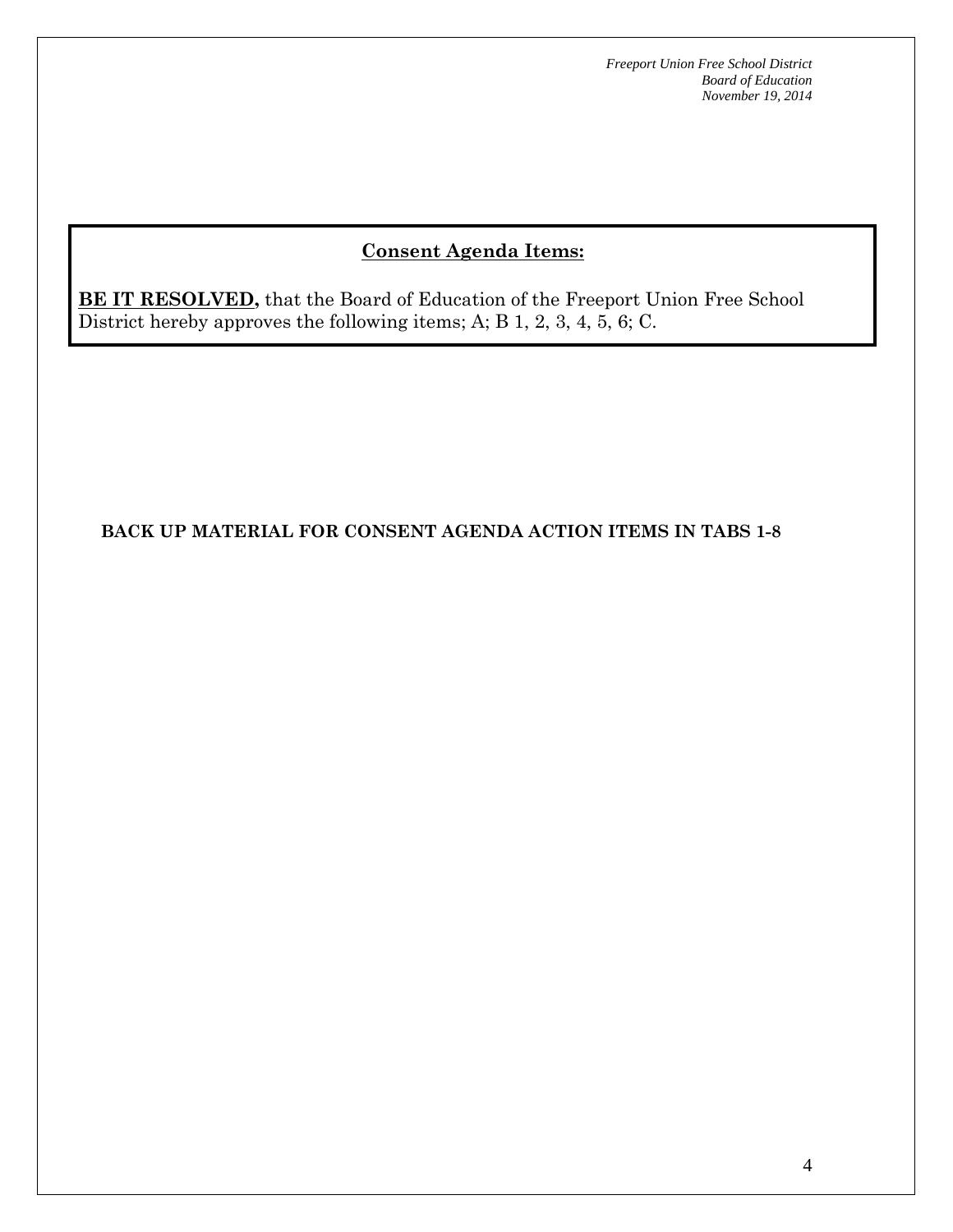#### **Acceptance of the Minutes**

**BE IT RESOLVED** that the Board of Education of the Freeport Union Free School District hereby accepts the minutes of the following meetings as written:

October 29, 2014; November 5, 2014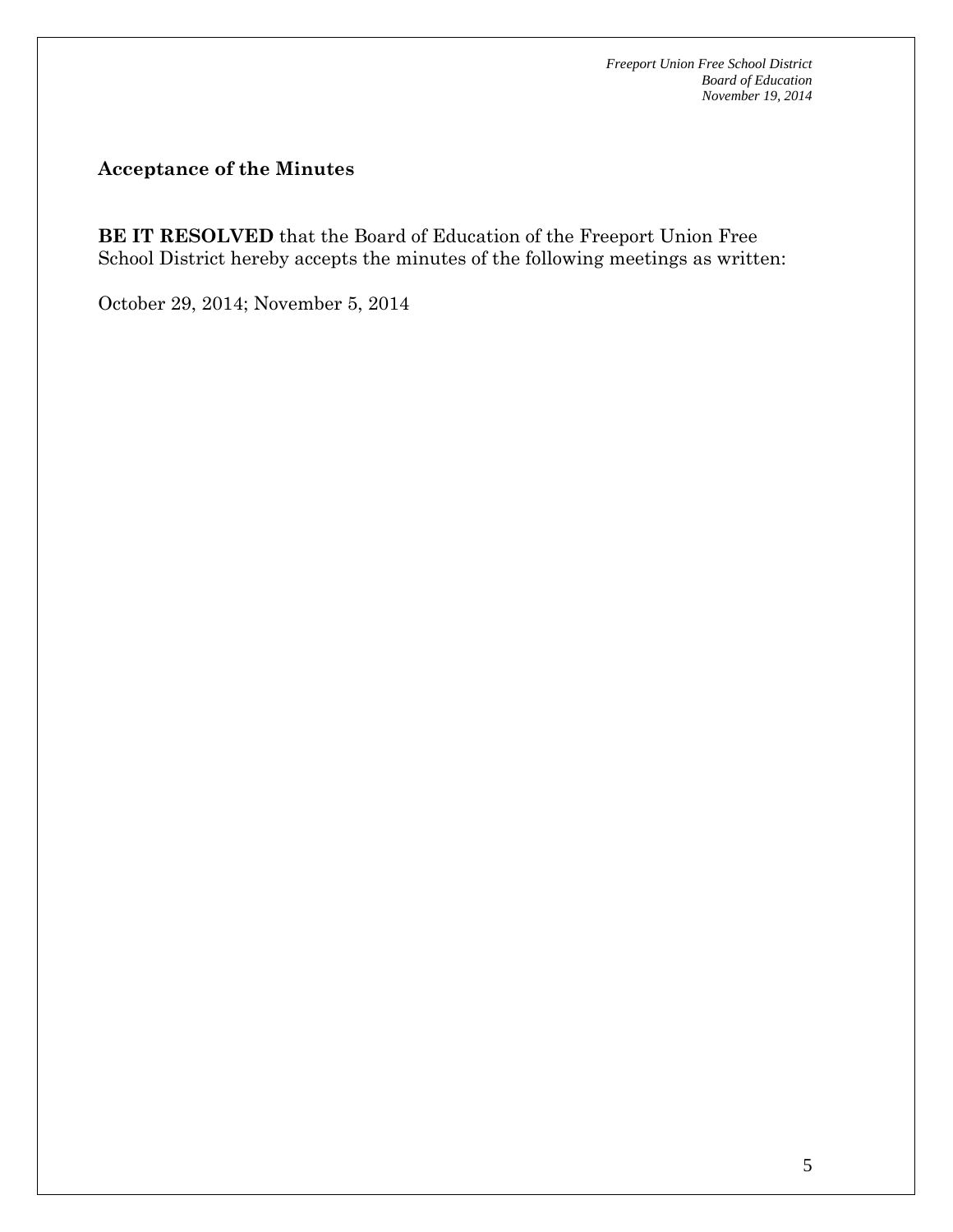#### **Personnel**

#### **Leave of Absence**

**BE IT RESOLVED**, that the Board of Education of the Freeport Union Free School District hereby grants a request for leave of absence as listed below:

- **1. Carla Sasso**, Elementary Teacher, effective October 17, 2014 through January 4, 2015, unpaid LOA for illness under FMLA.
- **2. Portland Lawson,** full-time Teaching Assistant, effective November 3, 2014 through January 26, 2015, unpaid LOA for family illness under FMLA.
- **3. Cynthia Brudecki,** full-time Teaching Assistant, effective October 28, 2014 through June 30, 2015, unpaid LOA for childcare under FMLA.
- **4. Maria D. Garcia,** Cleaner, effective November 18, 2014 through December 15, 2014, unpaid LOA for a work related injury.
- **5. Jessica Crowley,** English Teacher, effective November 7, 2014 through November 30, 2014, unpaid LOA for childcare.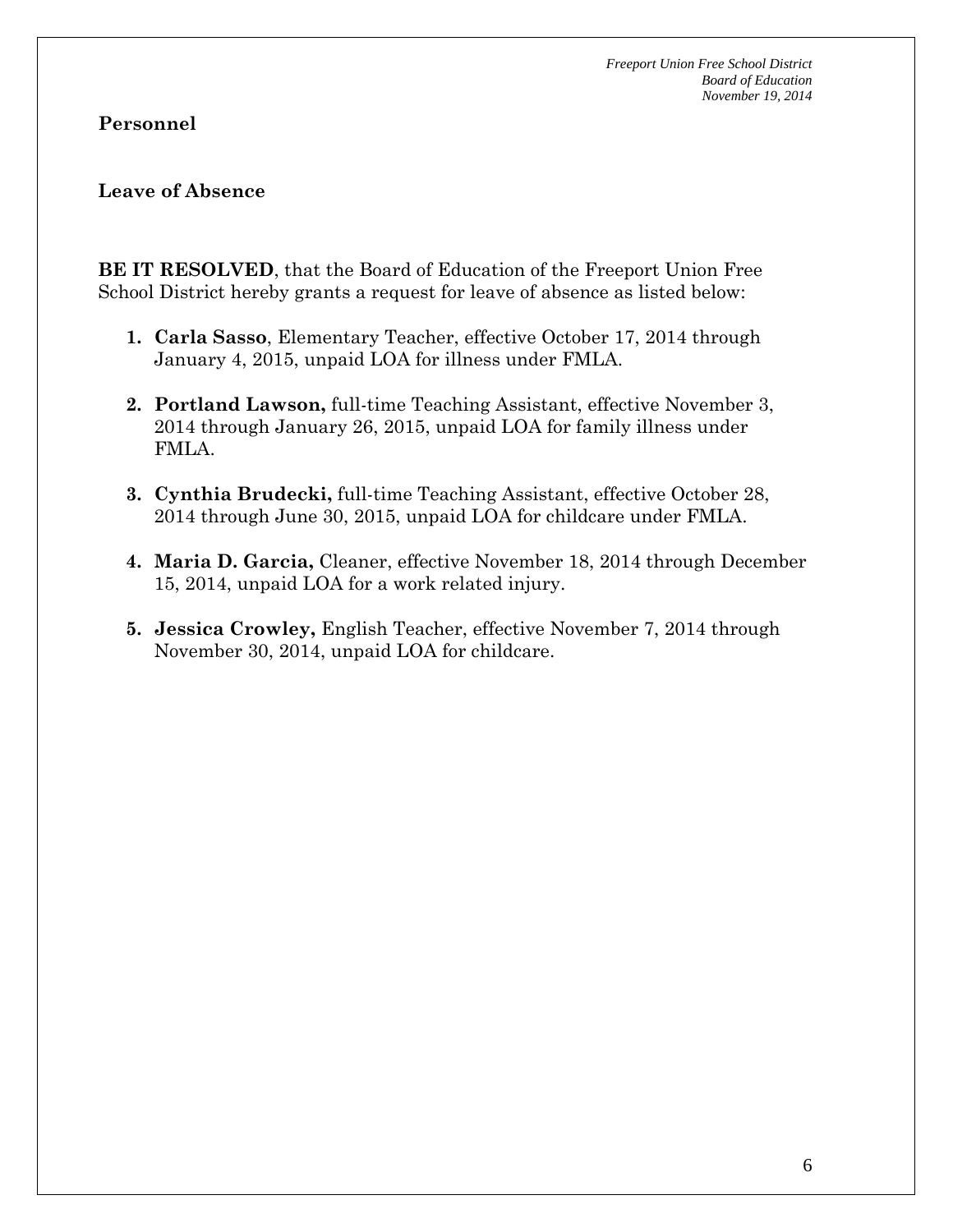## **Personnel**

## **Change of Status**

**BE IT RESOLVED,** that the Board of Education of the Freeport Union Free School District hereby approves the following change of status as listed below:

- **1. Dawn Credeur,** part-time Teaching Assistant effective October 27, 2014, change of status to full-time Teaching Assistant with anticipated tenure on October 27, 2017, annual salary \$20,372. Assignment: Bayview.
- **2. Alicia Keper,** part-time Teaching Assistant effective November 3, 2014, change of status to full-time Teaching Assistant with anticipated tenure on November 3, 2017, annual salary \$24,455. Assignment: New Visions.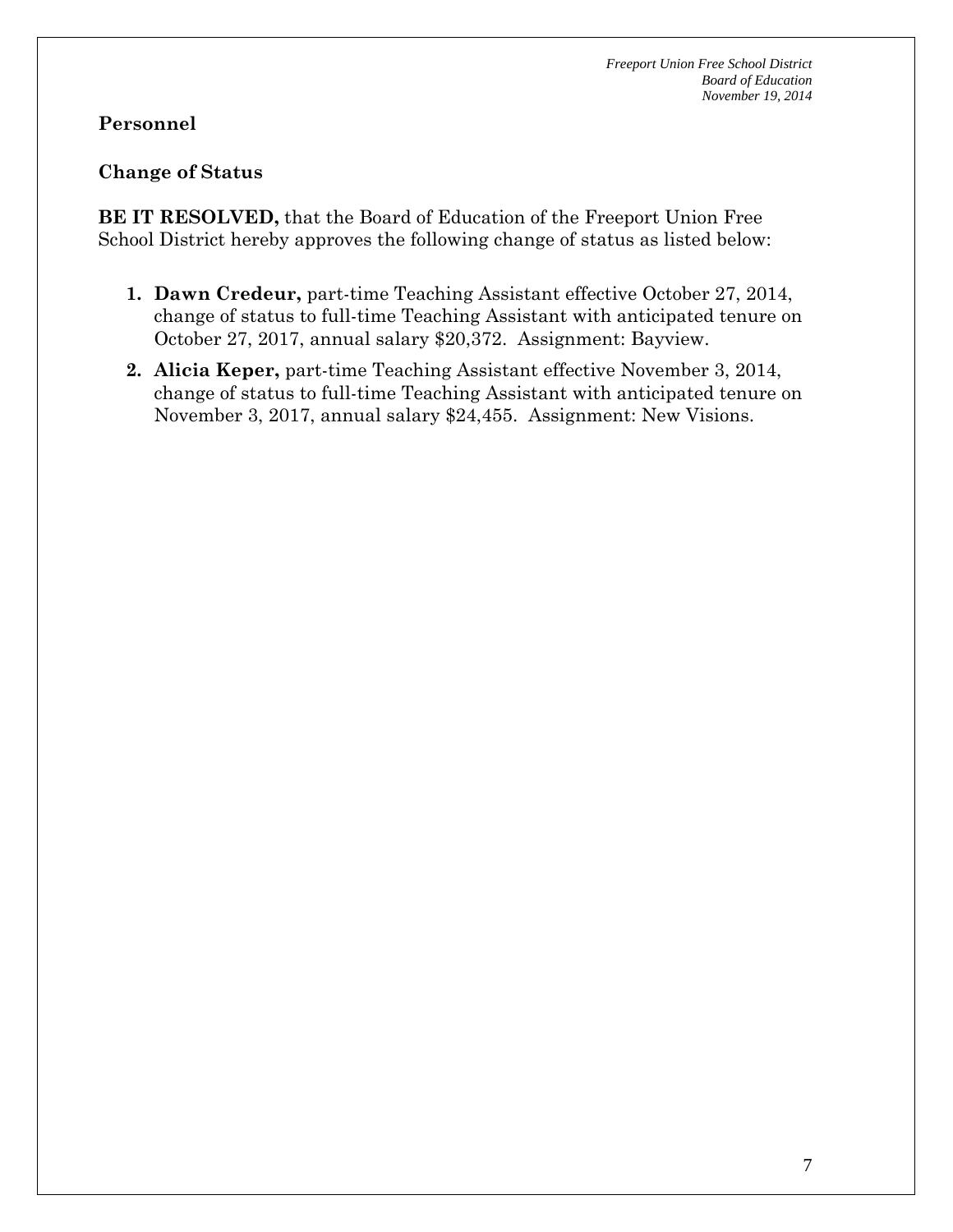#### **Resignation of Staff**

**BE IT RESOLVED**, that the Board of Education of the Freeport Union Free School District hereby accepts the letter(s) of resignation from the following staff member(s) as listed below:

- **1. Maureen Candella-Kass,** Teacher Aide, effective October 16, 2014, for personal reasons.
- **2. Wanna Smith,** Food Service Worker, effective October 27, 2014, for personal reasons.
- **3. Harry Abma,** 10 Month Cleaner, effective November 14, 2014, for personal reasons.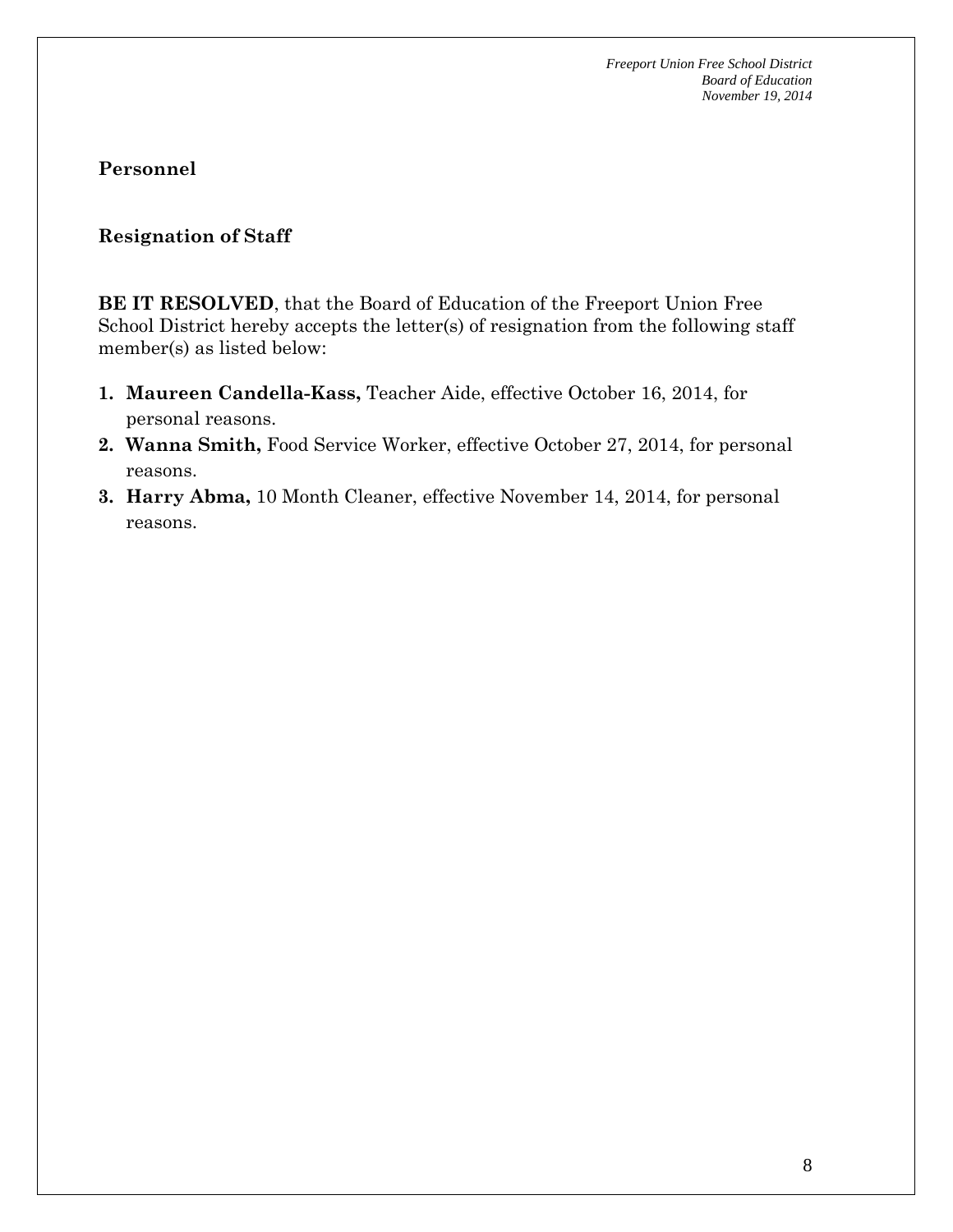#### **Appointment of Staff – Probationary**

**BE IT RESOLVED**, that the Board of Education of the Freeport Union Free School District, upon the recommendation of the Superintendent, hereby appoints the individuals listed in the attached Appointment of Staff Report - Probationary, in accordance with the rules of the Board of Regents. These individuals shall possess appropriate certification allowing them to serve as teachers in the public schools of New York.

- **1. Toni Menna**, full-time Teaching Assistant, effective November 6, 2014 with an anticipated tenure date of November 6, 2017. Compensation will be according to the FTAA Contract at \$19,713. Assignment: Archer.
- **2. Linda Southwick,** Teacher Aide, effective November 7, 2014 with a probationary period of 26 weeks upon Civil Service approval. Compensation will be according to the FTAA Contract at \$15,236. Assignment: Dodd.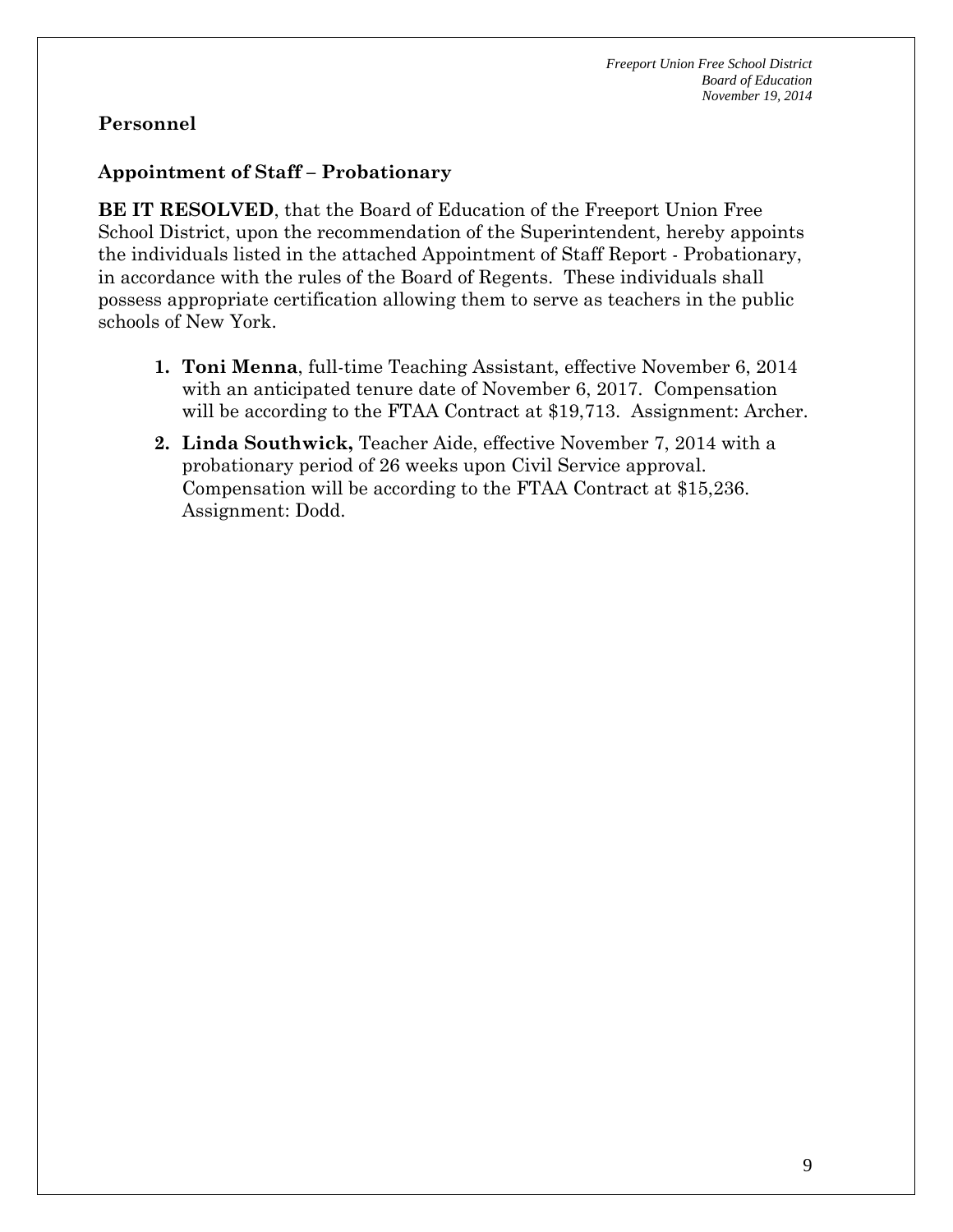## **Appointment of Supervisory Staff**

**BE IT RESOLVED,** that the Board of Education of the Freeport Union Free School District, upon the recommendation of the Superintendent, hereby appoints the following individuals as Supervisors for 2014-2015 School Year:

#### **21ST CENTURY COMMUNITY LEARNING CENTERS AFTER SCHOOL ACADEMIES**

| Giblyn                      |         |                           |  |  |
|-----------------------------|---------|---------------------------|--|--|
| Rebecca Correnti            | \$2,597 | Math/ELA                  |  |  |
| Anita Stevenson             | \$2,597 | Math/ELA                  |  |  |
| Denise Stafutti             | \$750   | <b>Teaching Assistant</b> |  |  |
| <b>Freeport High School</b> |         |                           |  |  |
| Potoula Konstantinoupouls   | \$2,804 | <b>ESL/Science</b>        |  |  |
| Thelma Zambrano             | \$775   | <b>Teaching Assistant</b> |  |  |
| Lori Regan                  | \$2,804 | Teen Parenting Program    |  |  |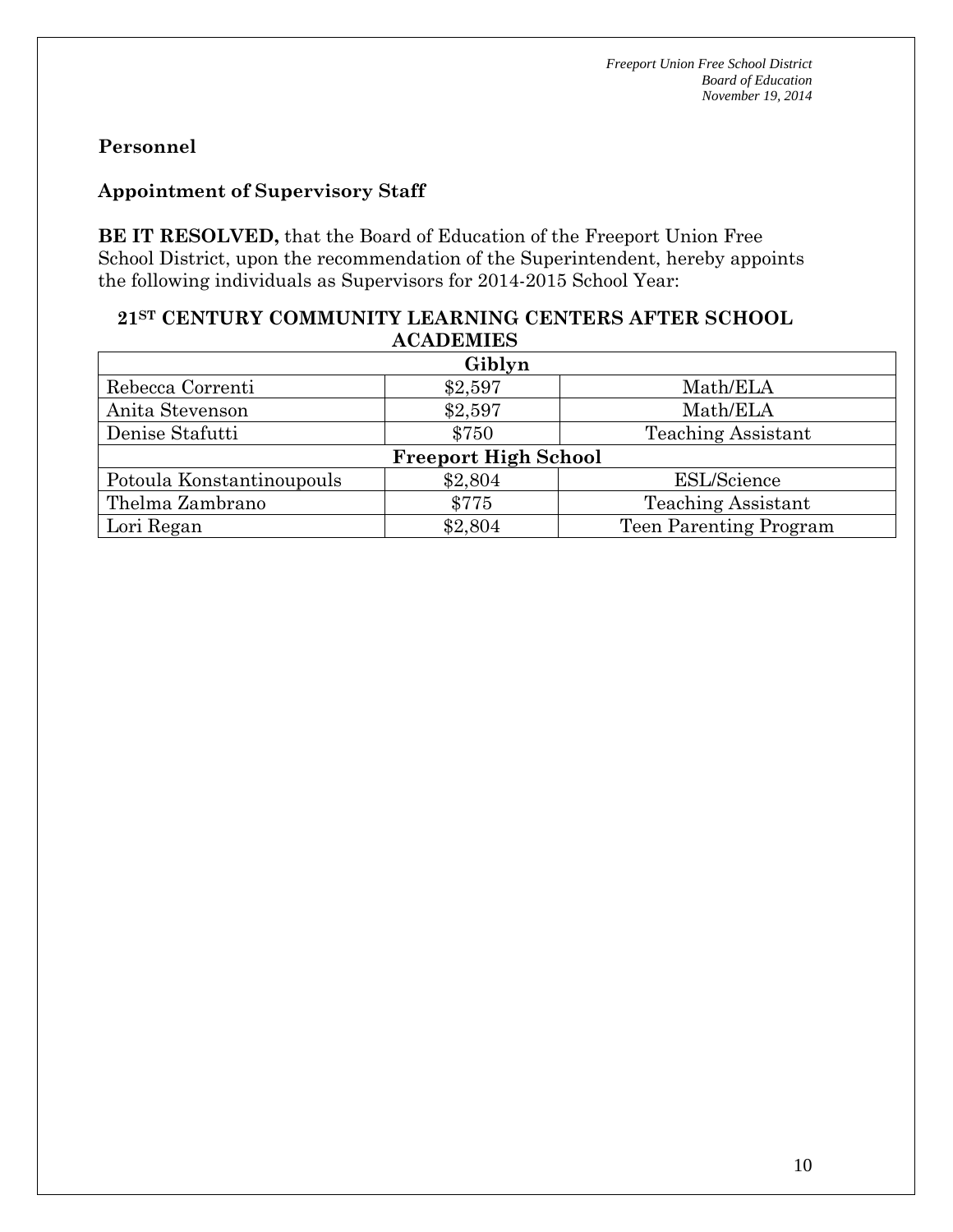## **Appointment of Additional Intramural Coaching Staff 2014-2015**

**BE IT RESOLVED** that the Board of Education of the Freeport Union Free School District, upon the recommendation of the Superintendent, hereby appoints the individuals listed below, in accordance with the rules of the Board of Regents. These individuals shall possess appropriate certification allowing them to serve as teachers or other staff in the public schools of New York

| Name            | Position                 | School | <b>Stipend</b> | Funding                  |
|-----------------|--------------------------|--------|----------------|--------------------------|
|                 |                          |        |                | <b>Source</b>            |
| Smith, Valarie  | Intramural<br>Instructor | Archer | \$625.00       | Carol White<br>PEP Grant |
| Lettsome, Karen | Intramural<br>Instructor | Archer | \$625.00       | Carol White<br>PEP Grant |

#### **Intramural Additional Coaching Staff 2014-2015**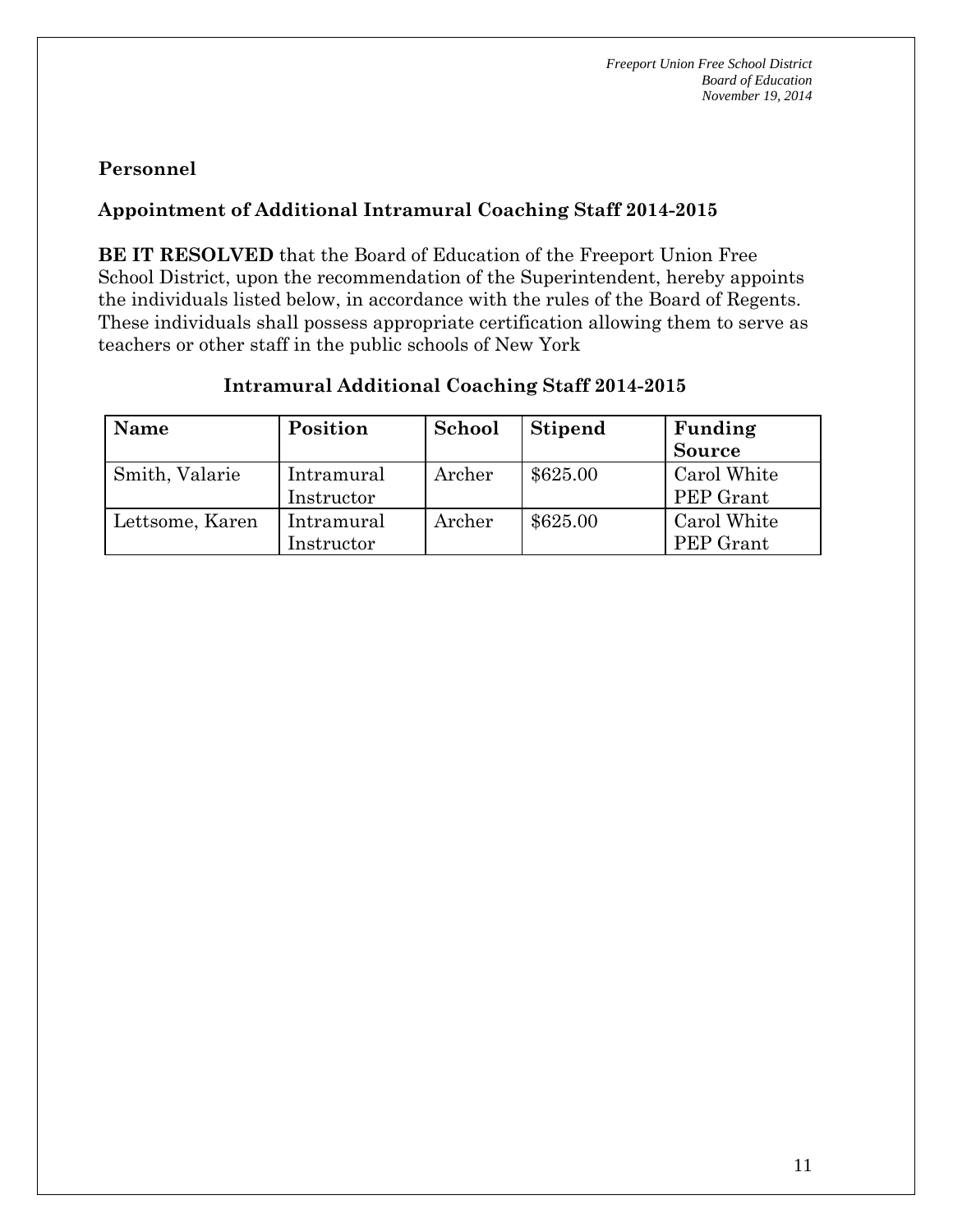#### **Education**

#### **CSE/CPSE Minutes**

**BE IT RESOLVED,** that the Board of Education of the Freeport Union Free School District hereby accepts the minutes of the meetings of the Committees on Special Education and Preschool Special Education for the following dates:

September 10, 16, 29, 30, 2014

October 2, 6, 7, 8, 14, 16, 20, 21, 22, 23, 24, 27, 29, 30, 31, 2014

November 3, 5, 20, 2014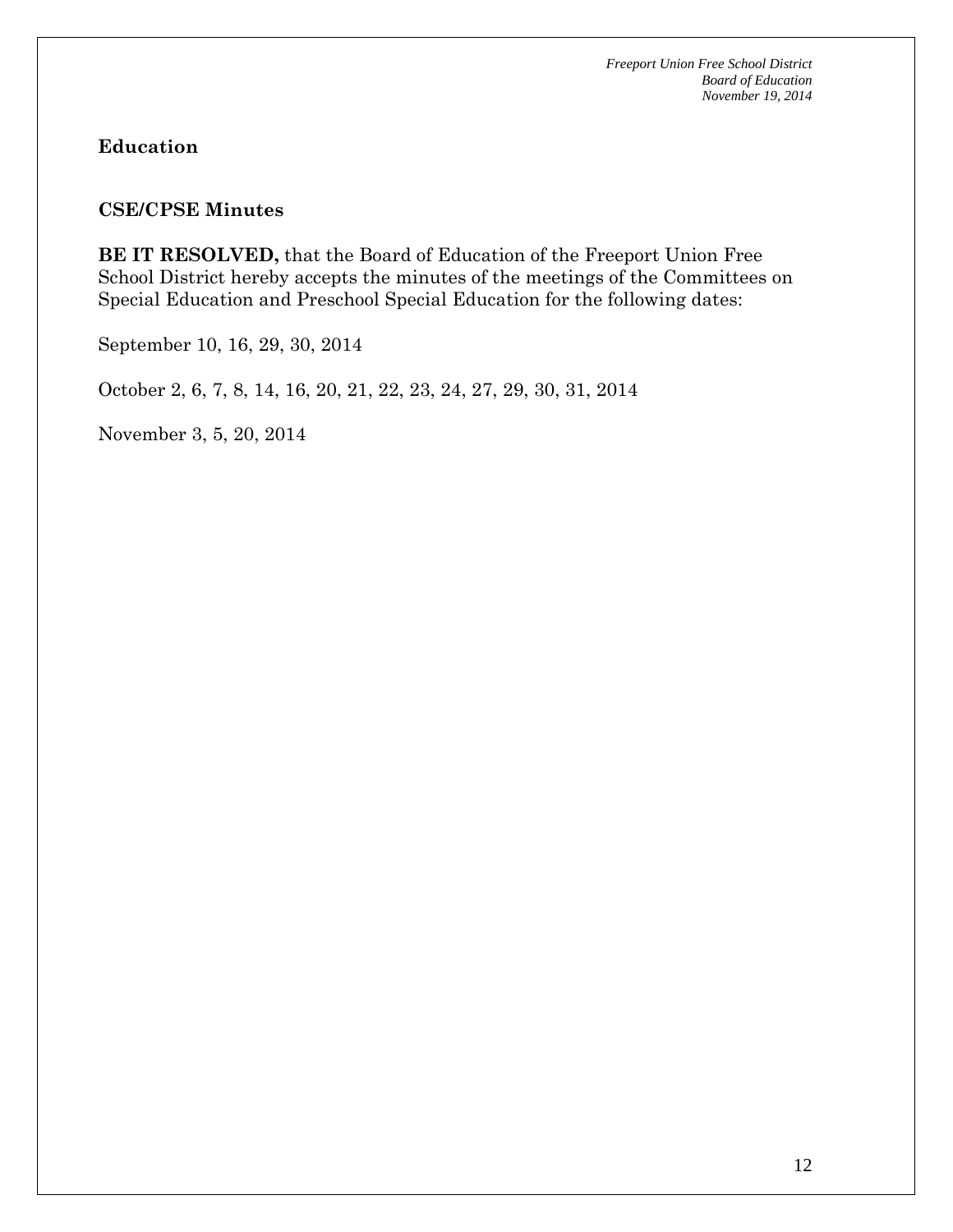# **Granting of Tenure**

**BE IT RESOLVED,** that the Board of Education of the Freeport Union Free School District hereby grants tenure status to the following individual(s):

| Teaching Assistant(s)  |               |                           |                    |  |  |
|------------------------|---------------|---------------------------|--------------------|--|--|
| <b>NAME</b>            | <b>SCHOOL</b> | <b>TENURE AREA</b>        | <b>TENURE DATE</b> |  |  |
| Margarita<br>Izquierdo | Atkinson      | <b>Teaching Assistant</b> | December 20, 2014  |  |  |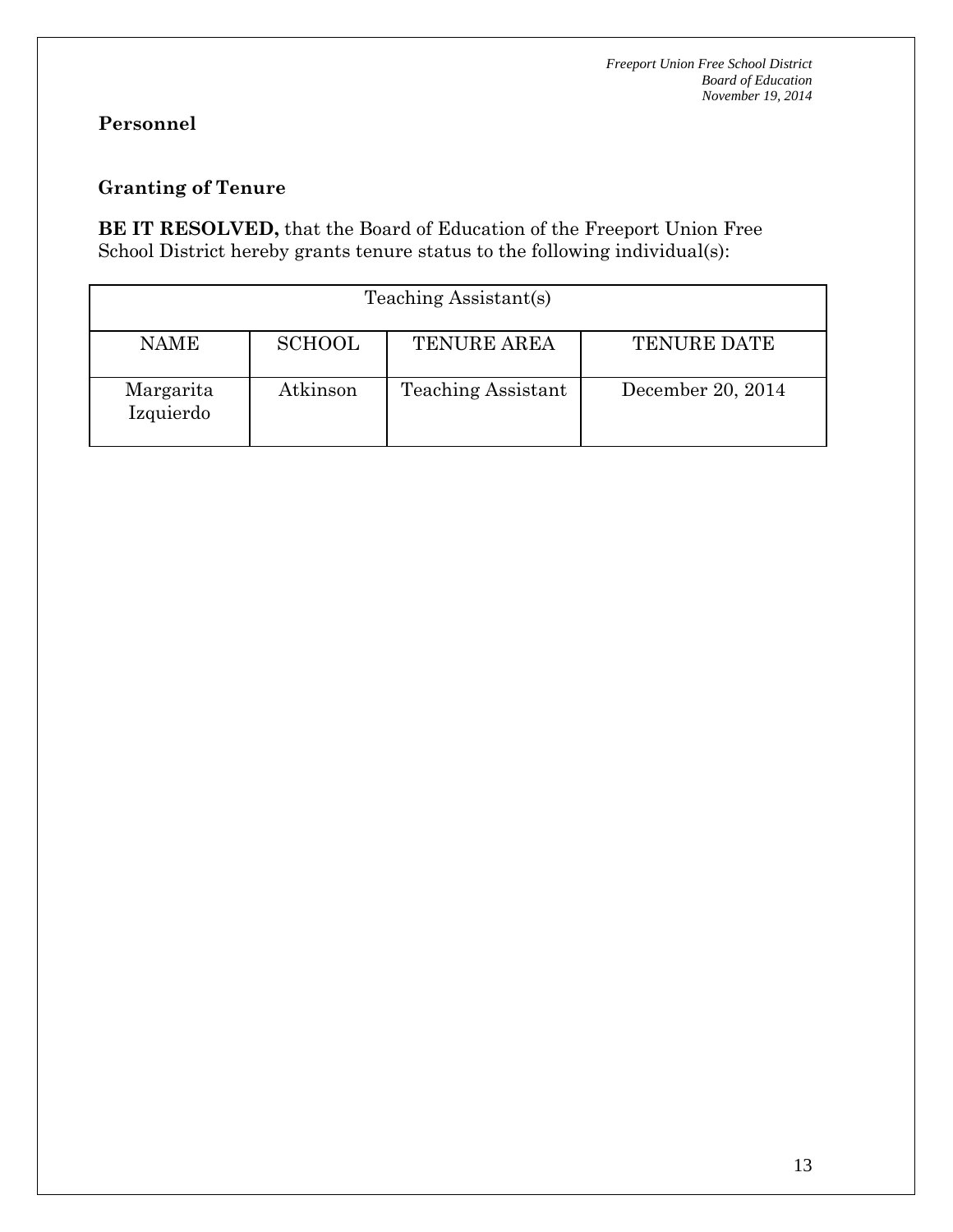#### **Retirement of Staff**

**BE IT RESOLVED,** that the Board of Education of the Freeport Union Free School District hereby accepts the letter of resignation for the purpose of retirement from the following staff member as listed:

**Lillian Jackson,** full-time Teaching Assistant, effective December 19, 2014 after serving the children of Freeport for more than 8 years.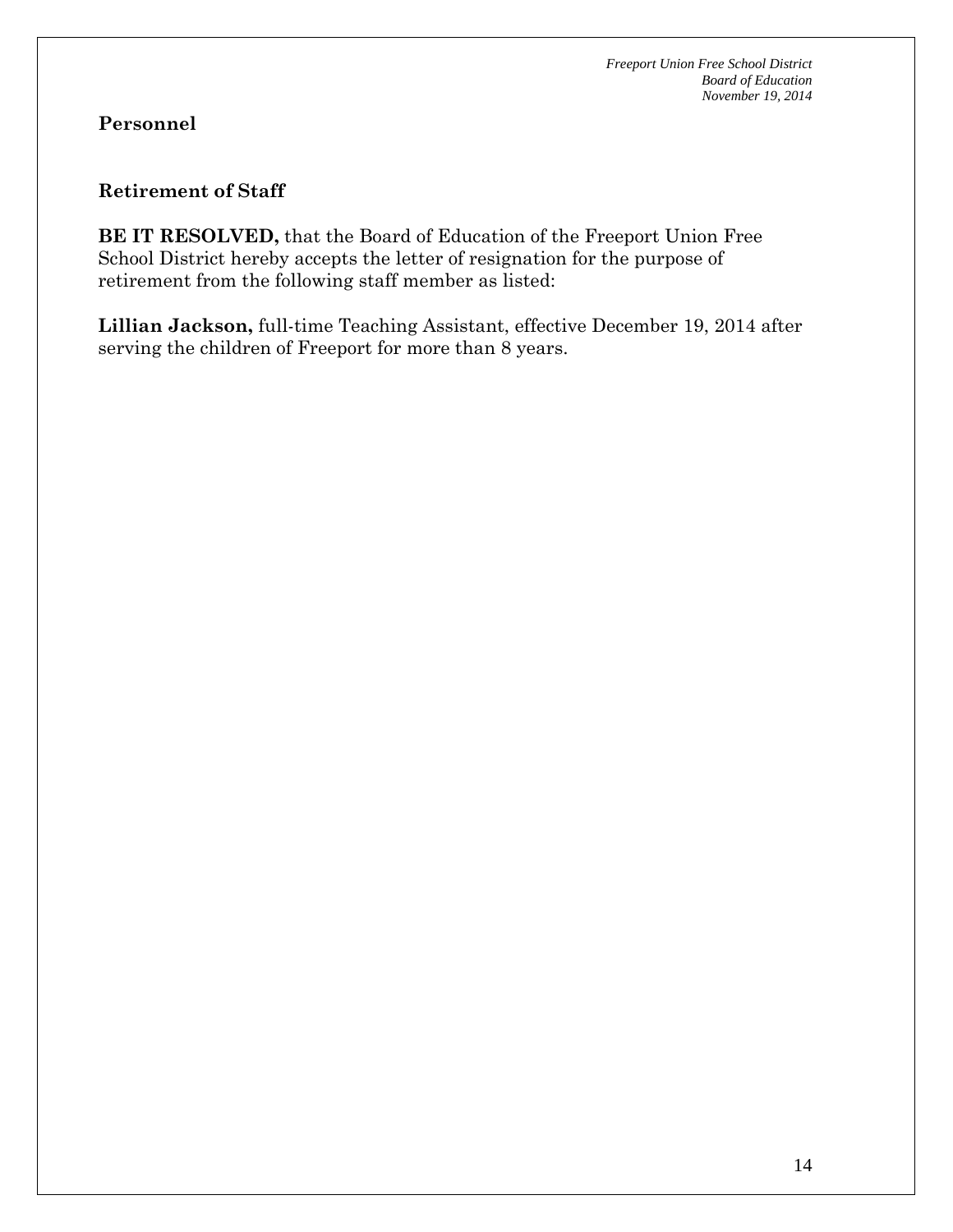# **Education**

## **Approval of Consultants**

**BE IT RESOLVED,** that the Board of Education of the Freeport Union Free School District hereby approves the agreements between the following consultant(s) and the Freeport Union Free School District, as per the following for; and

**BE IT FURTHER RESOLVED**, that the Board of Education authorizes the Superintendent (or his designee) to execute said agreements on its behalf.

| Consultant | <b>Schools</b> | <b>Services Provided</b>    | Total    | Funding        |
|------------|----------------|-----------------------------|----------|----------------|
|            |                |                             | $\cos t$ | <b>Source</b>  |
| A-Net      | <b>FHS</b>     | Two days of Professional    | 3,000    | Math &         |
| Consulting |                | Development in              |          | Science        |
| Services   |                | Mathematics demonstrating   |          | Partnership    |
|            |                | techniques to engage ELL    |          | Grant          |
|            |                | students, implementation of |          |                |
|            |                | technology tools, and       |          |                |
|            |                | development and             |          |                |
|            |                | implementation of project-  |          |                |
|            |                | based learning.             |          |                |
| Cradle of  | <b>FHS</b>     | Professional Development in | 10,000   | July 1, 2014 - |
| Aviation   |                | incorporating industry      |          | June 30, 2015  |
|            |                | related STEM projects into  |          | Math &         |
|            |                | math instruction.           |          | Science        |
|            |                |                             |          | Partnership    |
|            |                |                             |          | Grant          |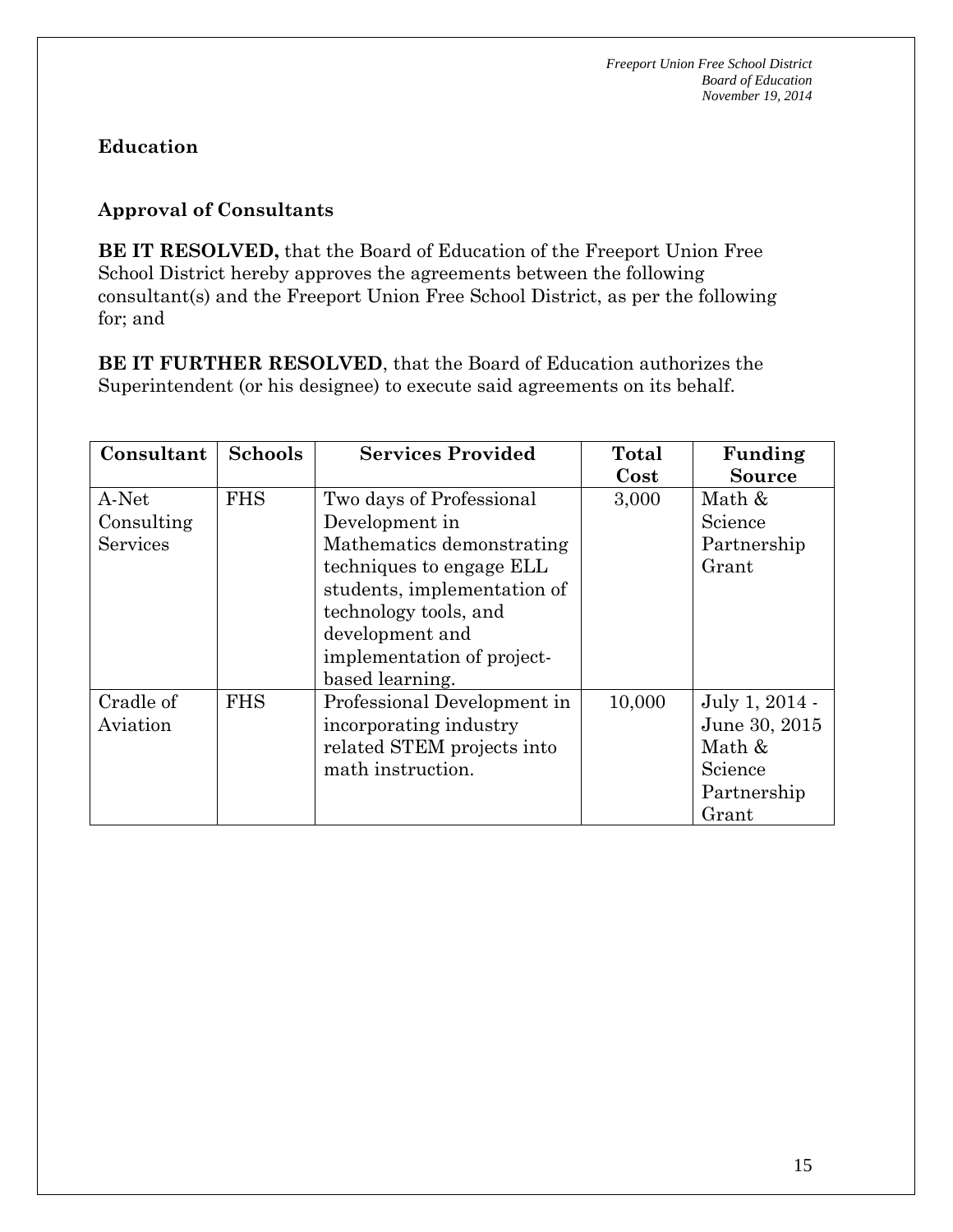**Finance**

## **Acceptance of Short Term Disability Insurance Policy**

**BE IT RESOLVED,** that the Board of Education of the Freeport Union Free School District, hereby accepts the proposal for Short Term Disability Insurance with the NYBEST Agency.